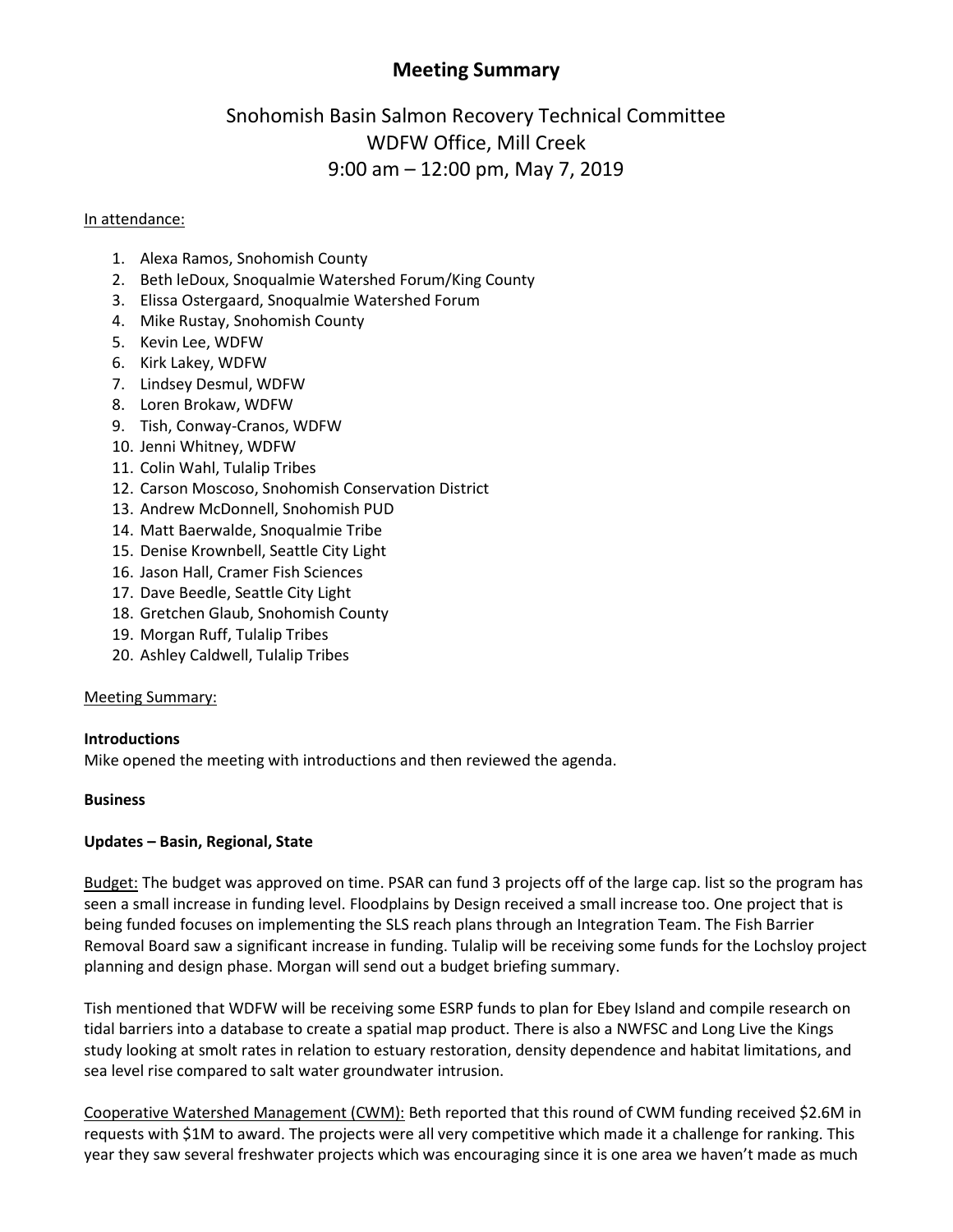progress on recovery targets. Beth highlighted some projects that will be receiving awards: Cherry Creek Ph. 2, Beckler Confluence, Duvall screw trap monitoring, steelhead monitoring, some smaller riparian planting projects, and fish screens for the mainstem. Beth will send out a complete list.

Orca Bill: There is an orca bill which has a rider on dredging calling out the Snohomish basin. Mike is looking into the matter further. The Conservation Commission is listed as the lead organization. The dredging is being characterized as gravel maintenance and claims to support salmon habitat and benefit farmers. There is no funding associated with the bill. Other counties have been exploring dredging too. Pierce County spent around \$1M on a feasibility assessment. King County is performing an assessment currently. They will likely return similar findings – it's not worth the cost.

### Project Updates:

 Cherry Creek Ph. 2: Rodney gave an update on the project. Phase 1 is going to construction this summer. Phase 1 was complicated by soil disposal. The solution to expensive off-site disposal will hopefully be to apply it to reinforcement of a levee in DD7. An exemption will be needed from King County in order to do this. Otherwise, disposal will cost \$2.2M.

Several other challenges have arose with the project. Among other things, the existing road bridges near the site are too narrow and cannot hold the weight required for construction. Additional permitting will also be needed for working in the right-of-way. The project managers would like to re-scope the project in light of the complications. This would reduce the scope of work and return \$150K.

Tech Comm. members had questions about the engagement efforts with landowners and King County on granting the necessary exemption to enable the soil to be placed at the levee. There were concerns that the exemption will be denied and/or drawn out for years and stall the project. The project manager confirmed that if not granted the exemption, the project will die. The Tech Comm. asked that there be a set deadline on the exemption ruling so that any return funds can go to other projects in a timely manner. February 2020 is the deadline for a scope change so the exemption would need to be approved by December 2019.

- Smith Island: Mike gave a quick update on the project. The starter channels are looking great. The trees are dying back and falling over. Hopefully, they won't all wash out though. All of the blackberry is dead now, but there are still some plants hanging on. Chum and Chinook presence has been recorded.
- Thomas' Eddy/Mid-Spencer: This project is going to construction. The multibenefit aspect has been a priority (and also a challenge), but things are moving forward.
- Middle Pilchuck: This project proposal was submitted last round. There were concerns among the reviewers about landslide hazards and other design elements. The project manager is working with the Pilchuck Work Group and project review team to address concerns and revise the project designs.

#### **Water Resource Planning sub-basin decisions before the WREC**

Beth explained what the WRIA 7 WREC felt was an appropriate scale for the sub-basin delineations. The salmon plan's planning units were proposed since they are based on hydrology and Ecology's watershed characterization. They were also cross walked with the SBPP so that lends themselves to consistency within the basin's planning efforts. Ecology is hesitant about using a higher number (smaller in size) set of sub-basins. They feel that when you have small basins it can become more challenging to find in kind, in place mitigation projects. These basin delineations will be presented at the upcoming WREC meeting on May  $9<sup>th</sup>$  for the committee's consideration.

#### **Status & Trends Report**